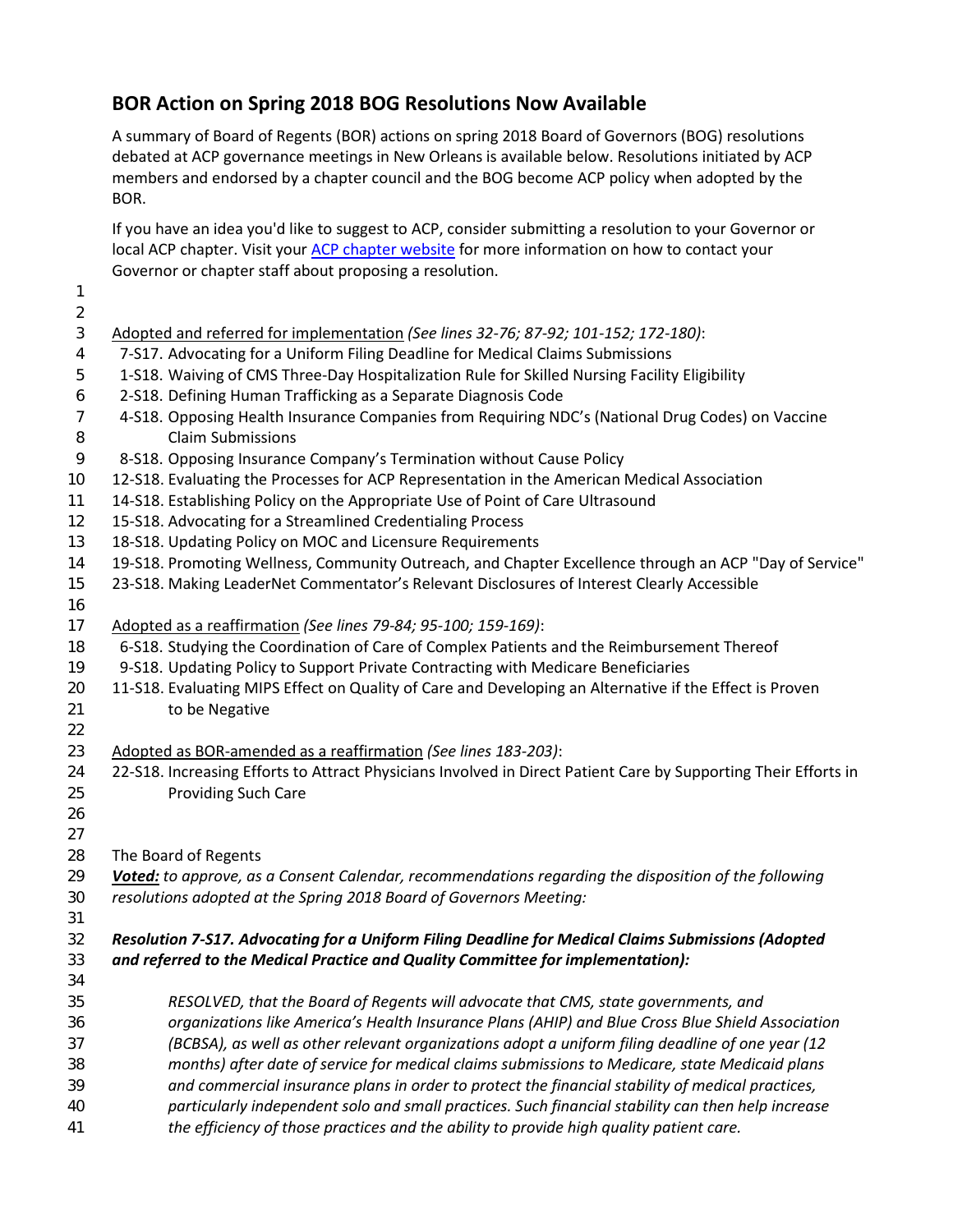| 42 |                                                                                                      |
|----|------------------------------------------------------------------------------------------------------|
| 43 |                                                                                                      |
| 44 | Resolution 1-S18. Waiving of CMS Three-Day Hospitalization Rule for Skilled Nursing Facility         |
| 45 | Eligibility (Adopted and referred to the Medical Practice and Quality Committee for implementation): |
| 46 |                                                                                                      |
| 47 | RESOLVED, that the Board of Regents advocates with CMS to waive the requirement for a three-         |
| 48 | day hospitalization, as exemplified by the Medicare Shared Savings Program, before the patient       |
| 49 | is eligible for coverage for a Skilled Nursing Facility admission.                                   |
| 50 |                                                                                                      |
| 51 |                                                                                                      |
| 52 | Resolution 2-S18. Defining Human Trafficking as a Separate Diagnosis Code (Adopted and referred 1st  |
| 53 | resolved clause to the Coding and Payment Policy Subcommittee for implementation; Adopted and        |
|    |                                                                                                      |
| 54 | referred $2^{nd}$ resolved clause to the Education and Publication Committee for implementation):    |
| 55 |                                                                                                      |
| 56 | RESOLVED, that the Board of Regents supports including 'Victim of Human Trafficking' as an           |
| 57 | official Diagnosis Code in the World Health Organization's International Classification of           |
| 58 | Diseases; and be it further                                                                          |
| 59 |                                                                                                      |
| 60 | RESOLVED, that the Board of Regents supports the development of educational materials to             |
| 61 | provide physicians and other health care providers with appropriate continuing education to          |
| 62 | prepare them to identify, treat and assist "Victims of Human Trafficking" as part of clinical        |
| 63 | practice.                                                                                            |
| 64 |                                                                                                      |
| 65 |                                                                                                      |
| 66 | Resolution 4-S18. Opposing Health Insurance Companies from Requiring NDC's (National Drug            |
| 67 | Codes) on Vaccine Claim Submissions (Adopted and referred to the Medical Practice and Quality        |
| 68 | Committee for implementation):                                                                       |
| 69 |                                                                                                      |
| 70 | RESOLVED, that the Board of Regents sends a letter to all the major insurances carriers opposing     |
| 71 | NDC's (National Drug Codes) on vaccine claim submissions and demanding that the only                 |
| 72 | requirement for vaccine billing and claims submission is the appropriate ICD-10 and CPT code,        |
| 73 | and not the NDC code; and be it further                                                              |
| 74 |                                                                                                      |
| 75 | RESOLVED, that the Board of Regents advocates to CMS and other appropriate agencies that             |
| 76 | only appropriate ICD-10 and CPT, and not NDC, codes be required for proper billing.                  |
| 77 |                                                                                                      |
| 78 |                                                                                                      |
| 79 | Resolution 6-S18. Studying the Coordination of Care of Complex Patients and the                      |
| 80 |                                                                                                      |
|    | Reimbursement Thereof (Adopted as reaffirmation of College policy):                                  |
| 81 |                                                                                                      |
| 82 | RESOLVED, that the Board of Regents study and recommend additional means where internists            |
| 83 | can coordinate care of complicated patients and also be adequately compensated by payments           |
| 84 | from commercial insurance, Medicare and Medicaid.                                                    |
| 85 |                                                                                                      |
| 86 |                                                                                                      |
| 87 | Resolution 8-S18. Opposing Insurance Company's Termination without Cause Policy (Adopted and         |
| 88 | referred to staff from the Division of Governmental Affairs and Public Policy for implementation):   |
| 89 |                                                                                                      |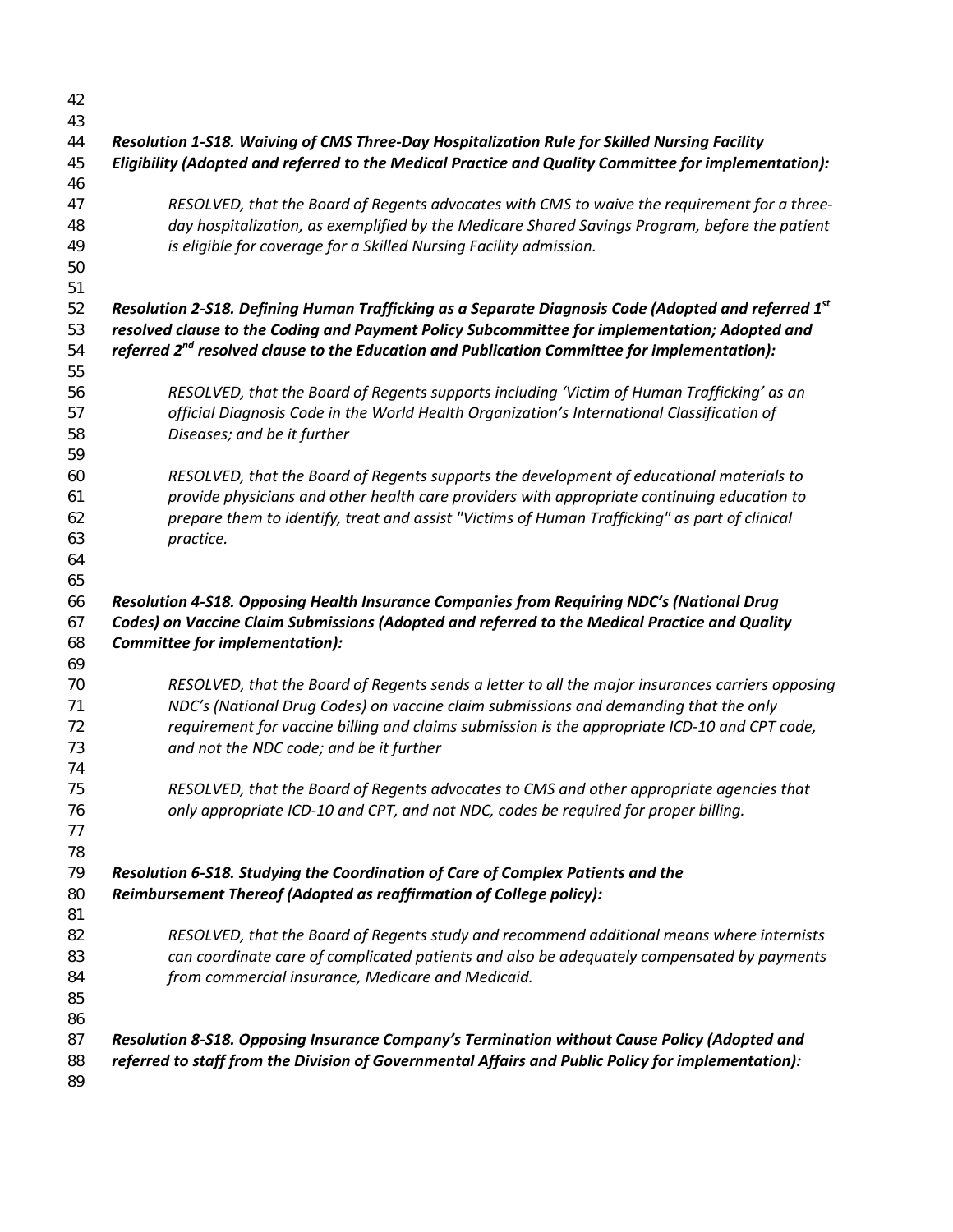| 90  | RESOLVED, that the Board of Regents sends a letter to major insurance companies and their                      |
|-----|----------------------------------------------------------------------------------------------------------------|
| 91  | respective trade organizations urging them to remove termination without cause from all                        |
| 92  | physician contracts.                                                                                           |
| 93  |                                                                                                                |
| 94  |                                                                                                                |
| 95  | Resolution 9-S18. Updating Policy to Support Private Contracting with Medicare Beneficiaries                   |
| 96  | (Adopted as reaffirmation of College policy):                                                                  |
| 97  |                                                                                                                |
| 98  | RESOLVED, that the Board of Regents updates its current policy to support private contracting                  |
| 99  | with Medicare beneficiaries with physicians as long as it does not create an underserved area or               |
| 100 | decrease access to care.                                                                                       |
| 101 | Resolution 12-S18. Evaluating the Processes for ACP Representation in the                                      |
| 102 | American Medical Association (Adopted and referred for implementation to Executive Office staff with           |
| 103 | input from Health Policy staff, the Executive Committee Board of Regents, and the ACP AMA                      |
| 104 | Delegation):                                                                                                   |
| 105 |                                                                                                                |
| 106 | RESOLVED, that the Board of Regents evaluates the processes for nomination, selection,                         |
| 107 | composition, appointment of delegates and its officers to achieve optimal alignment with ACP                   |
| 108 | policy, engagement by Regents, Governors and Officers, mentoring and development of                            |
| 109 | candidates for AMA office, experience, diversity and inclusion in the delegation composition, and              |
| 110 | report back to the Board of Governors by the spring Board of Governors meeting in 2019.                        |
| 111 |                                                                                                                |
| 112 |                                                                                                                |
| 113 | Resolution 14-S18. Establishing Policy on the Appropriate Use of Point of Care Ultrasound                      |
| 114 | (Adopted and referred 1 <sup>st</sup> resolved clause to the Clinical Guidelines Committee for implementation; |
| 115 | Adopted and referred 2 <sup>nd</sup> resolved clause to the Education and Publication Committee for            |
| 116 | <i>implementation):</i>                                                                                        |
| 117 |                                                                                                                |
| 118 | RESOLVED, that the Board of Regents establishes policy addressing the appropriate use of point                 |
| 119 | of care ultrasound by internists, including related competencies; and be it further                            |
| 120 |                                                                                                                |
| 121 | RESOLVED, that the Board of Regents continues to develop point of care ultrasound educational                  |
| 122 | resources for internists that are consistent with ACP policy.                                                  |
| 123 |                                                                                                                |
| 124 |                                                                                                                |
| 125 | Resolution 15-S18. Advocating for a Streamlined Credentialing Process (Adopted and referred to the             |
| 126 | <b>Medical Practice and Quality Committee for implementation):</b>                                             |
| 127 |                                                                                                                |
| 128 | RESOLVED, that the Board of Regents communicates the onerous re-credentialing process with                     |
| 129 | the Joint Commission and other hospital accrediting bodies and asks them to allow for a                        |
| 130 | streamlined and reasonable process.                                                                            |
| 131 |                                                                                                                |
| 132 |                                                                                                                |
| 133 | Resolution 19-S18. Promoting Wellness, Community Outreach, and Chapter Excellence through an ACP               |
| 134 | "Day of Service" (Adopted and referred for implementation to Executive Office staff with input from            |
| 135 | the Executive Committee Board of Governors):                                                                   |
| 136 |                                                                                                                |
| 137 | RESOLVED, that the Board of Regents promotes wellness, community outreach, and chapter                         |
| 138 | excellence through an ACP "Day of Service," which would honor and encourage a commitment of                    |
| 139 | time and effort by the Chapters to people in need; and be it further                                           |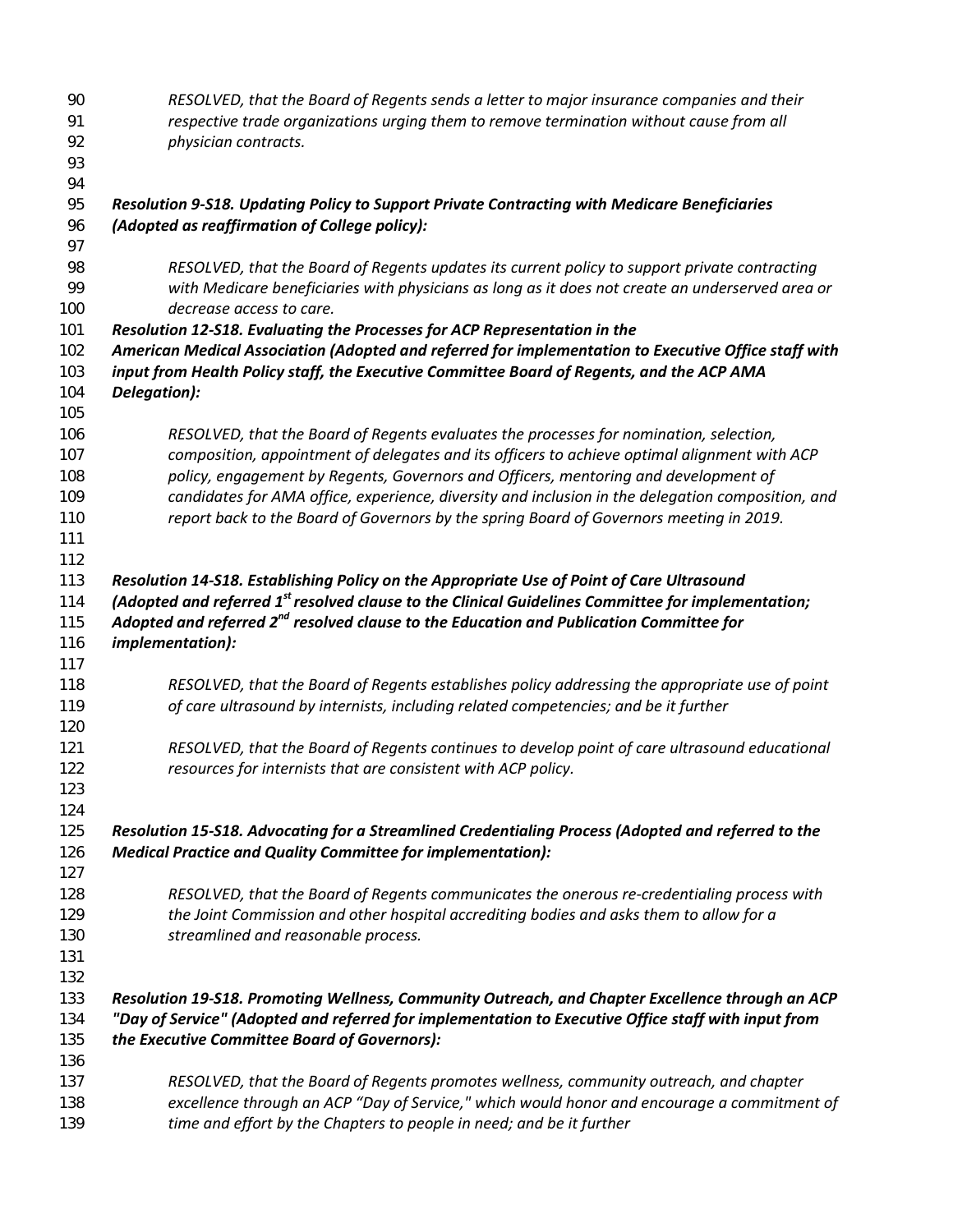| 140 |                                                                                                       |
|-----|-------------------------------------------------------------------------------------------------------|
| 141 | RESOLVED, that the Board of Regents highlights the purpose and impact of the "Day of Service"         |
| 142 | at IM 2020 and each successive year thereafter.                                                       |
| 143 |                                                                                                       |
| 144 |                                                                                                       |
| 145 | Resolution 23-S18. Making LeaderNet Commentator's Relevant Disclosures of Interest Clearly            |
| 146 | Accessible (Adopted and referred for implementation to the Executive Office staff, Board of Governors |
| 147 | staff, and Technology staff):                                                                         |
| 148 |                                                                                                       |
| 149 | RESOLVED, that the Board of Regents makes commentators' relevant disclosures of interest              |
| 150 | clearly accessible on LeaderNet, in a manner created with staff input, for easy identification and    |
| 151 | reference (i.e. employment by pharmaceutical company, insurance company or institution et al.)        |
| 152 | for any posted discussions.                                                                           |
| 153 |                                                                                                       |
| 154 |                                                                                                       |
| 155 | The Board of Regents extracted Resolution 11-S18 from the Consent Calendar to discuss. Following      |
| 156 | discussion, the Board of Regents                                                                      |
| 157 | Voted: to approve a motion to adopt Resolution 11-S18 as reaffirmation of College policy.             |
| 158 |                                                                                                       |
| 159 | Resolution 11-S18. Evaluating MIPS Effect on Quality of Care and Developing an Alternative if the     |
| 160 | <b>Effect is Proven to be Negative</b>                                                                |
| 161 |                                                                                                       |
| 162 | RESOLVED, that the Board of Regents will call upon CMS to perform an evaluation of MIPS and           |
| 163 | provide data demonstrating that MIPS is improving the quality of care provided by physicians;         |
| 164 | and be it further                                                                                     |
| 165 |                                                                                                       |
| 166 | RESOLVED, that the Board of Regents will choose an appropriate national committee to oversee          |
| 167 | a study of the CMS evaluation and if quality of care is proven to be lacking then advocate for the    |
| 168 | development of an alternative system to replace MIPS that actually does improve quality of care       |
| 169 | without introducing an unnecessary level of paperwork/hassle for practicing physicians.               |
| 170 |                                                                                                       |
| 171 |                                                                                                       |
| 172 | The Board of Regents extracted Resolution 18-S18 from the Consent Calendar to discuss. Following      |
| 173 | discussion, the Board of Regents                                                                      |
| 174 | Voted: to approve a motion to adopt and refer Resolution 18-S18 to the Health and Public Policy       |
| 175 | Committee for implementation.                                                                         |
| 176 |                                                                                                       |
| 177 | Resolution 18-S18. Updating Policy on MOC and Licensure Requirements                                  |
| 178 |                                                                                                       |
|     |                                                                                                       |
| 179 | RESOLVED, that the Board of Regents updates it MOC policy to specifically state that MOC              |
| 180 | should not be a condition of licensure.                                                               |
| 181 |                                                                                                       |
| 182 |                                                                                                       |
| 183 | The Board of Regents extracted Resolution 22-S18 from the Consent Calendar to discuss. Following      |
| 184 | discussion, the Board of Regents                                                                      |
| 185 | Voted to:                                                                                             |
| 186 | a) Approve a motion to amend the $2^{nd}$ resolved clause (replace the words "be more" with the word  |
| 187 | "remain").                                                                                            |
| 188 | b) Adopt Resolution 22-S18 as reaffirmation of College policy.                                        |
| 189 |                                                                                                       |